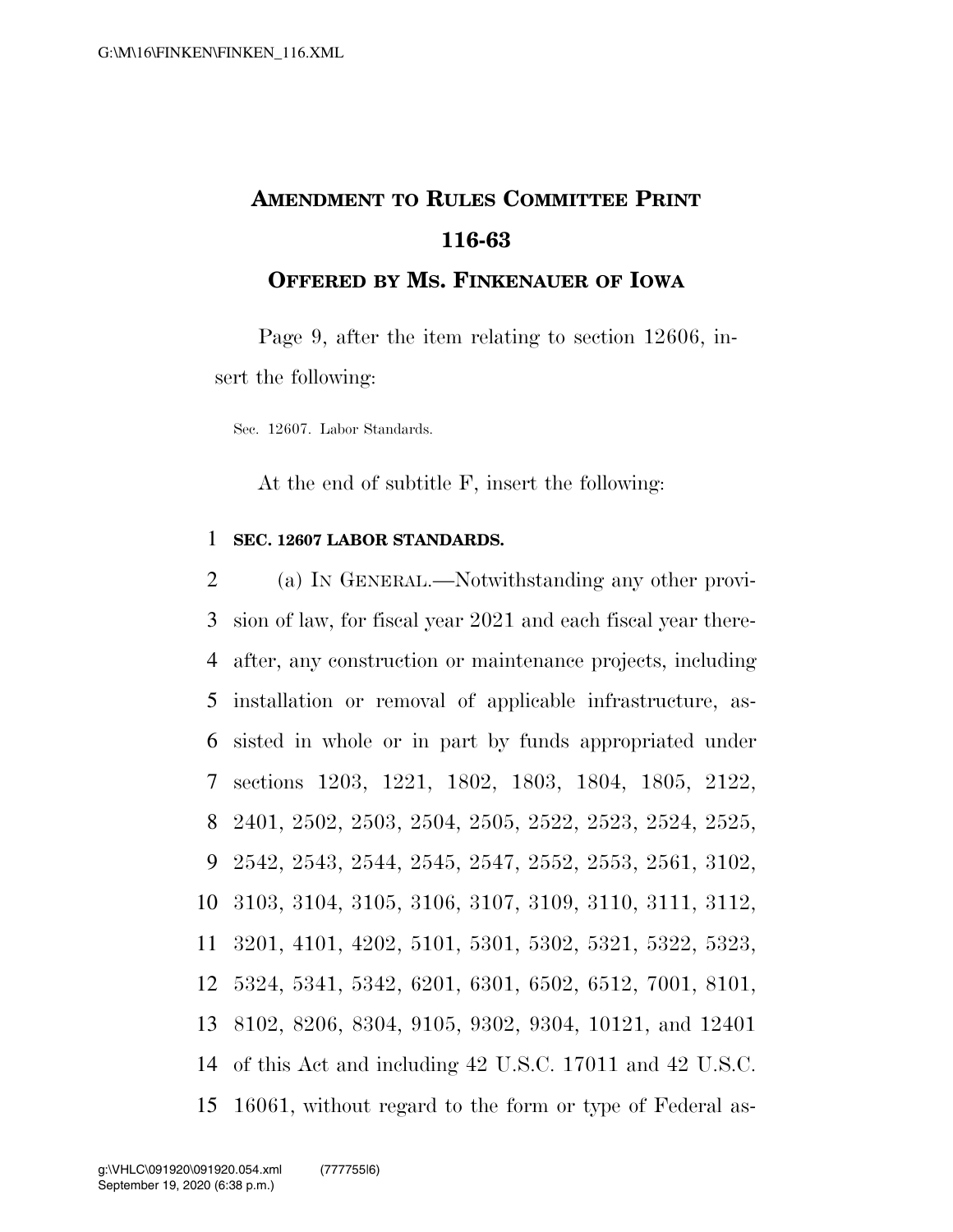sistance provided under such section or part, shall comply with labor standards under this section. Compliance with labor standards under this section shall also apply to enti- ties that are awarded permits, leases or enter into agree- ments with the Federal Government under subtitle F of Title II of this Act.

(b) CERTIFICATION OF QUALIFIED ENTITIES.—

 (1) IN GENERAL.—The Secretary of Labor shall establish a process for certifying entities that submit an application under paragraph (2) as qualified enti- ties with respect to construction and maintenance projects funded in part or whole under sections 1203, 1221, 1802, 1803, 1804, 1805, 2122, 2401, 2502, 2503, 2504, 2505, 2522, 2523, 2524, 2525, 2542, 2543, 2544, 2545, 2547, 2552, 2553, 2561, 3102, 3103, 3104, 3105, 3106, 3107, 3109, 3110, 3111, 3112, 3201, 4101, 4202, 5101, 5301, 5302, 5321, 5322, 5323, 5324, 5341, 5342, 6201, 6301, 6502, 6512, 7001, 8101, 8102, 8206, 8304, 9105, 9302, 9304, 10121, and 12401 of this Act and in-cluding 42 U.S.C. 17011 and 42 U.S.C. 16061.

 (2) APPLICATION PROCESS.—An entity seeking certification as a qualified entity under this section shall submit an application to the Secretary of Labor at such time, in such manner, and containing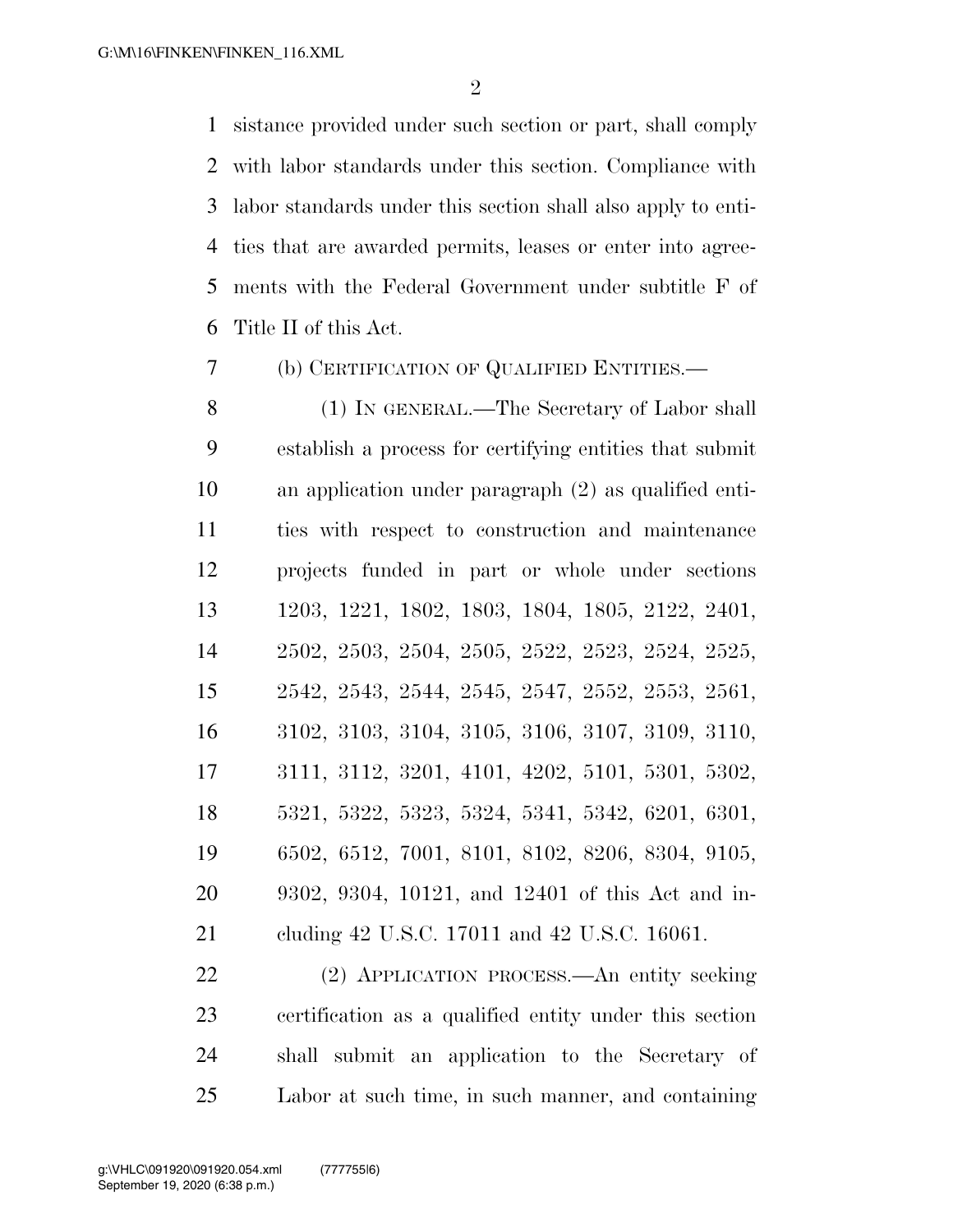| $\mathbf{1}$   | such information as the Secretary may reasonably    |
|----------------|-----------------------------------------------------|
| $\overline{2}$ | require, including information to demonstrate com-  |
| 3              | pliance with the requirements under subsection (c). |
| $\overline{4}$ | (3)<br>REQUESTS FOR ADDITIONAL INFORMA-             |
| 5              | TION.—Not later than 1 year after receiving an ap-  |
| 6              | plication from an entity under paragraph $(2)$ —    |
| 7              | (A) the Secretary of Labor may request              |
| 8              | additional information from the entity in order     |
| 9              | to determine whether the entity is in compliance    |
| 10             | with the requirements under subsection (c); and     |
| 11             | (B) the entity shall provide such additional        |
| 12             | information within 30 days of the Secretary of      |
| 13             | Labor's request under subparagraph $(A)$ .          |
| 14             | DETERMINATION DEADLINE.—The<br>(4)<br>- Sec-        |
| 15             | retary of Labor shall make a determination on       |
| 16             | whether to certify an entity under this section not |
| 17             | later than—                                         |
| 18             | (A) in a case in which the Secretary re-            |
| 19             | quests additional information described in para-    |
| 20             | $graph(3)$ , 1 year after the Secretary receives    |
| 21             | such additional information from the entity, or     |
| 22             | (B) in a case that is not described in para-        |
| 23             | graph $(3)(A)$ , 1 year after the date on which     |
| 24             | the entity submits the application under para-      |
| 25             | $graph(2)$ .                                        |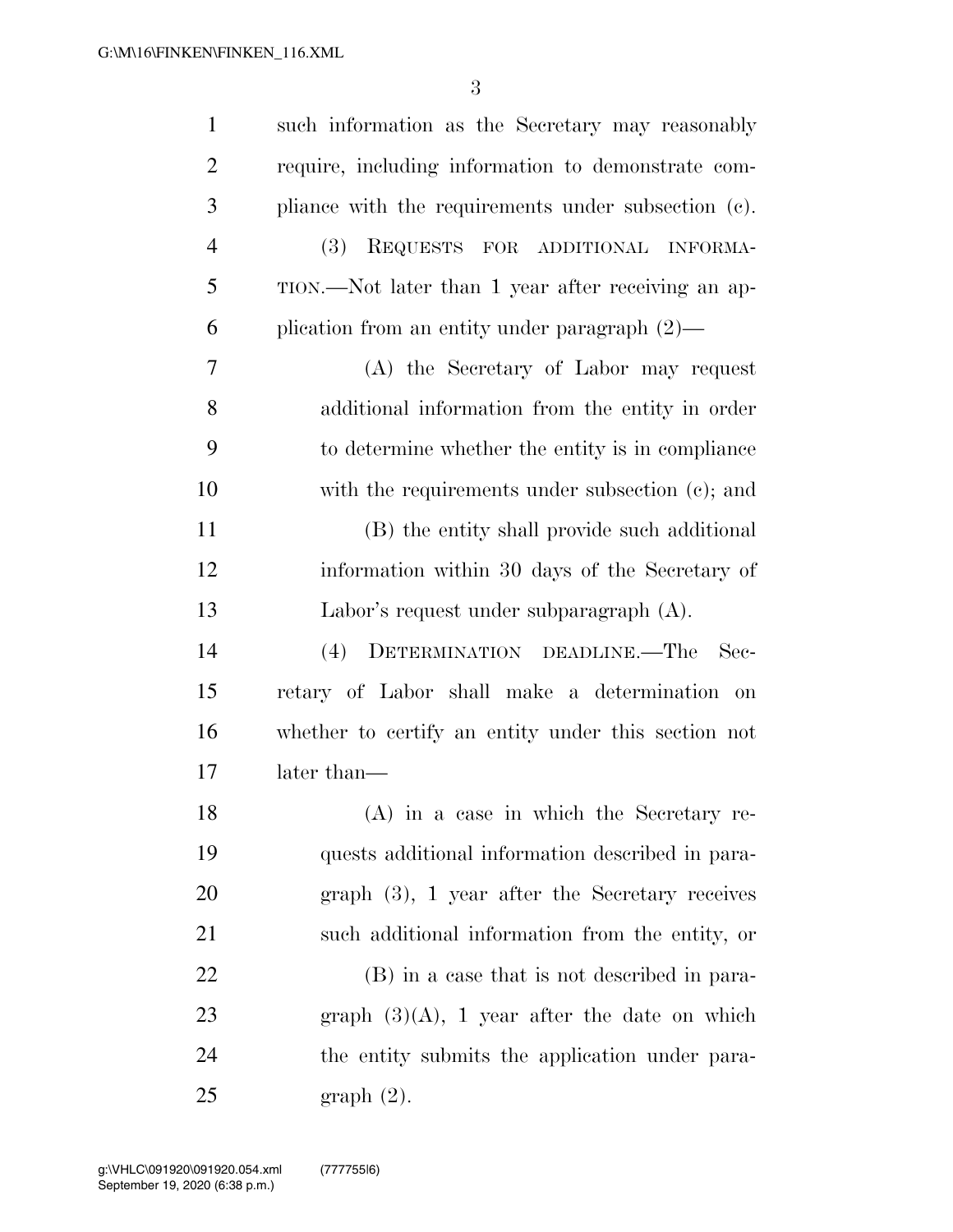(5) PRECERTIFICATION REMEDIES.—The Sec- retary shall consider any corrective actions taken by an entity seeking certification under this subsection to remedy an administrative merits determination, arbitral award or decision, or civil judgment identi-6 fied under subsection  $(e)(3)$  and shall impose as a condition of certification any additional remedies necessary to avoid further or repeated violations.

 (c) LABOR STANDARDS REQUIREMENTS.—The Sec- retary of Labor shall require an entity, as a condition of certification under this section, to satisfy each of the fol-lowing requirements:

 (1) The entity shall ensure that all laborers and mechanics employed by contractors and subcontrac- tors in the performance of any construction or main- tenance project shall be paid wages at rates not less than those prevailing on projects of a similar char- acter in the locality as determined by the Secretary of Labor in accordance with subchapter IV of chap- ter 31 of title 40, United States Code (commonly 21 known as the "Davis-Bacon Act").

 (2) In the case of any construction or mainte- nance project, the cost of which exceeds \$25,000,000, the entity shall be a party to, or re-25 quire contractors and subcontractors in the perform-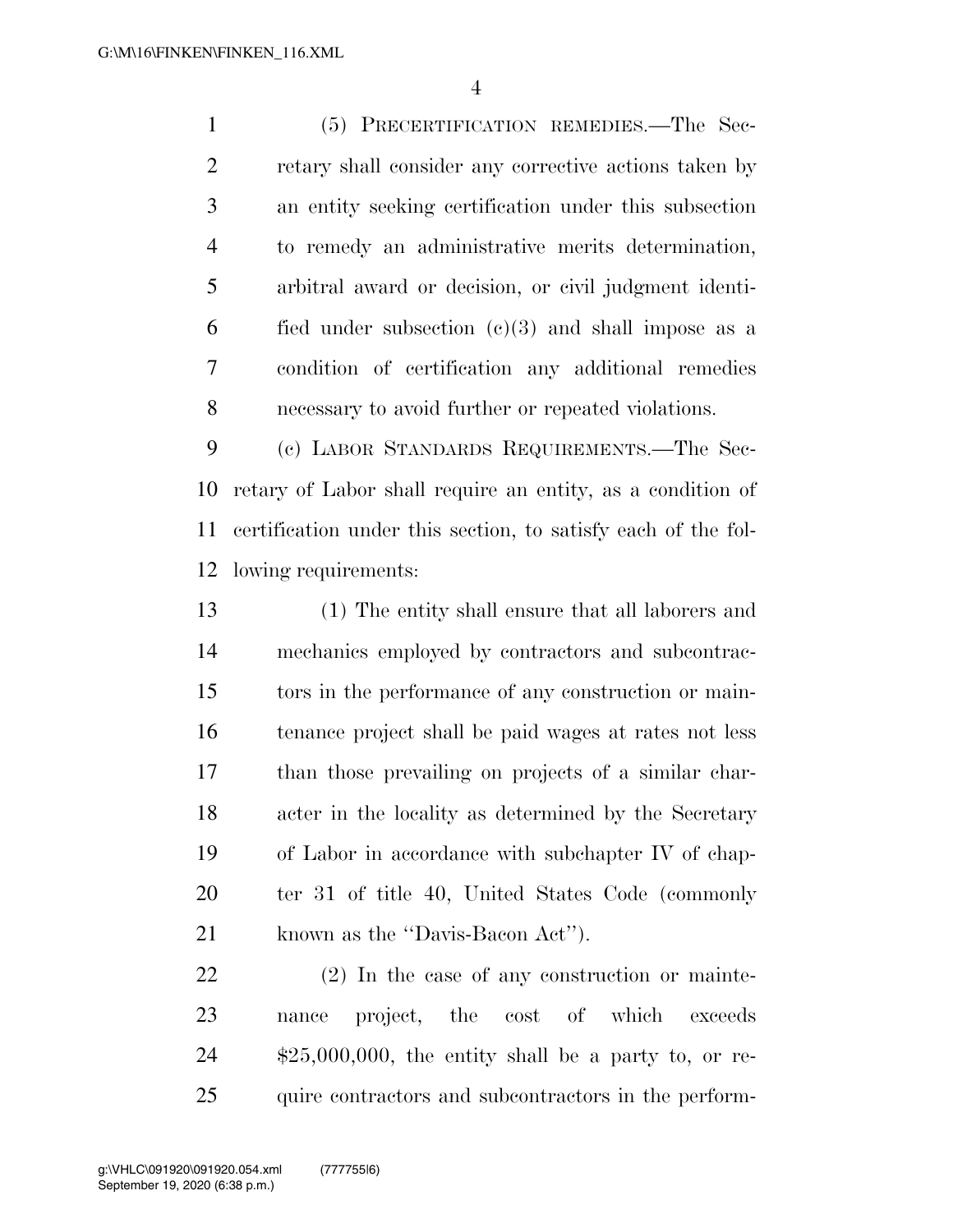ance of such construction or maintenance project to consent to, a covered project labor agreement.

 (3) The entity, and all contractors and sub- contractors in performance of any construction or maintenance project, shall represent in the applica- tion submitted under subsection  $(b)(2)$  (and periodi- cally thereafter during the performance of the con- struction or maintenance project as the Secretary of Labor may require) whether there has been any ad- ministrative merits determination, arbitral award or decision, or civil judgment, as defined in guidance issued by the Secretary of Labor, rendered against the entity in the preceding 3 years (or, in the case of disclosures after the initial disclosure, during such period as the Secretary of Labor may provide) for violations of—

 (A) the Fair Labor Standards Act of 1938 (29 U.S.C. 201 et seq.);

 (B) the Occupational Safety and Health 20 Act of 1970 (29 U.S.C. 651 et seq.);

 (C) the Migrant and Seasonal Agricultural Worker Protection Act (29 U.S.C. 1801 et seq.);

 (D) the National Labor Relations Act (29 U.S.C. 151 et seq.);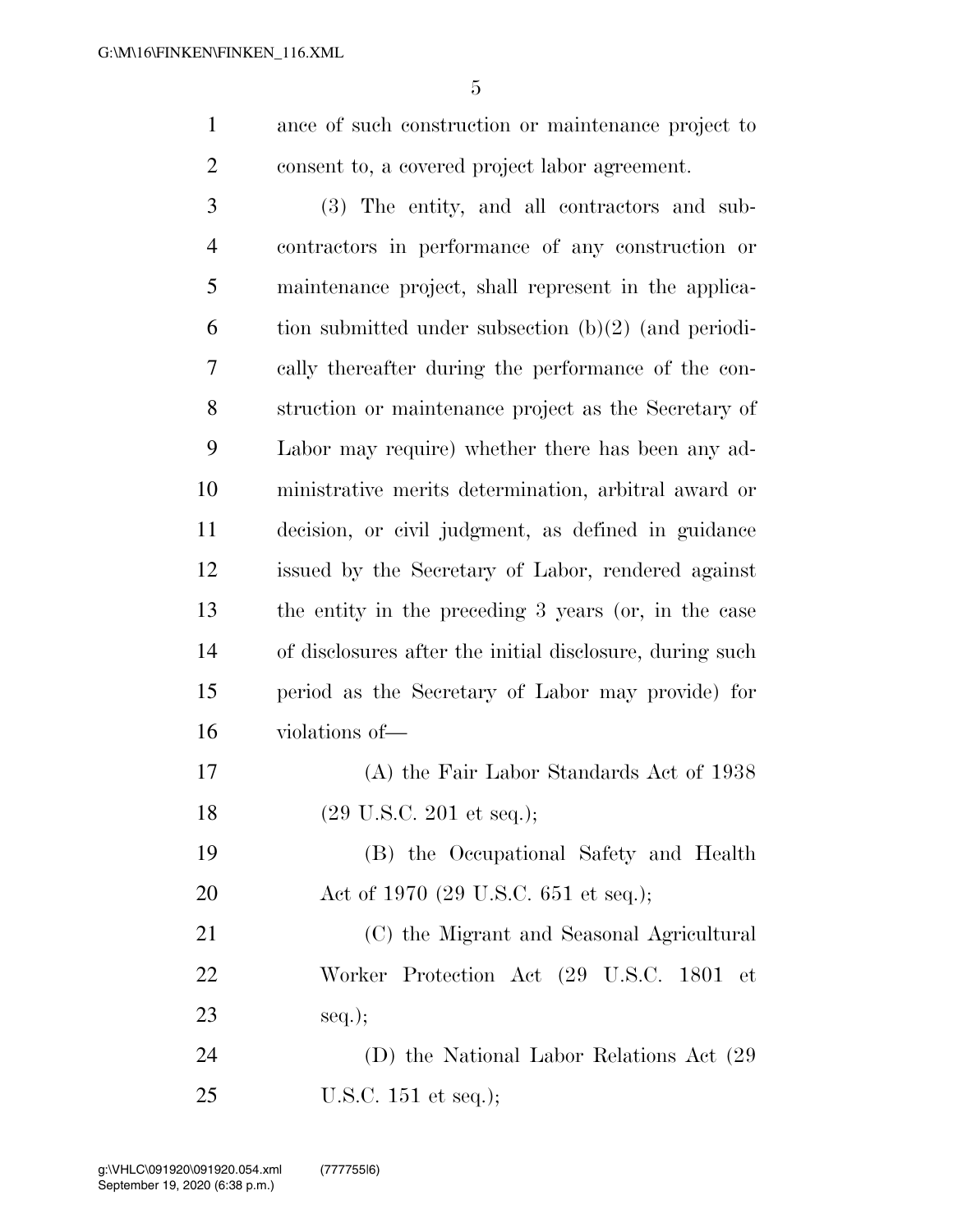| $\mathbf{1}$   | (E) subchapter IV of chapter 31 of title      |
|----------------|-----------------------------------------------|
| $\overline{2}$ | 40, United States Code (commonly known as     |
| 3              | the "Davis-Bacon Act");                       |
| $\overline{4}$ | $(F)$ chapter 67 of title 41, United States   |
| 5              | Code (commonly known as the "Service Con-     |
| 6              | tract $Act$ ");                               |
| 7              | (G) Executive Order 11246, as amended         |
| 8              | (relating to equal employment opportunity);   |
| 9              | (H) section 503 of the Rehabilitation Act     |
| 10             | of 1973 (29 U.S.C. 793);                      |
| 11             | (I) section 4212 of title 38, United States   |
| 12             | Code;                                         |
| 13             | (J) the Family and Medical Leave Act of       |
| 14             | 1993 (29 U.S.C. 2601 et seq.);                |
| 15             | (K) title VII of the Civil Rights Act of      |
| 16             | 1964 (42 U.S.C. 2000e et seq.);               |
| 17             | (L) the Americans with Disabilities Act of    |
| 18             | 1990 (42 U.S.C. 12101 et seq.);               |
| 19             | (M) the Age Discrimination in Employ-         |
| 20             | ment Act of 1967 (29 U.S.C. 621 et seq.);     |
| 21             | (N) Executive Order 13658, dated Feb-         |
| 22             | ruary 2014, (entitled "Establishing a Minimum |
| 23             | Wage for Contractors"); or                    |
| 24             | (O) equivalent State laws, as defined in      |
| 25             | guidance issued by the Secretary of Labor.    |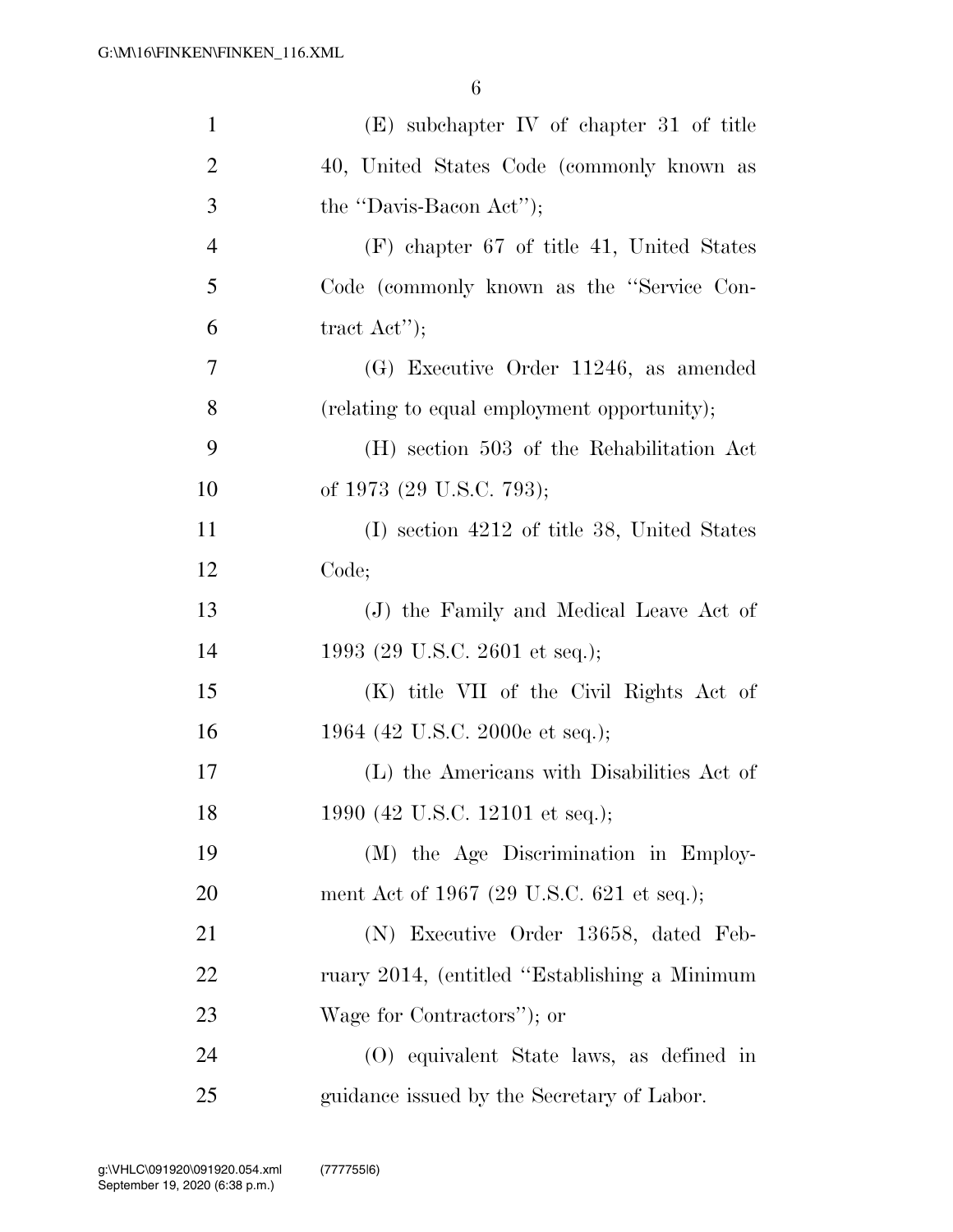(4) The entity, and all contractors and sub- contractors in the performance of construction or maintenance project, shall not require arbitration for any dispute involving an employee described in para- graph (5) engaged in a service for the entity or any contractor and subcontractor, or enter into any agreement with such employee requiring arbitration of any such dispute, unless such employee is covered by a collective bargaining agreement that provides otherwise.

 (5) For purposes of compliance with the Na- tional Labor Relations Act (29 U.S.C. 151 et seq.), the Fair Labor Standards Act of 1938 (29 U.S.C. 201 et seq.), and the requirements under this sec- tion, the entity, and all contractors and subcontrac-16 tors in the performance of any construction or main- tenance project, shall consider an individual per- forming any service in such performance as an em- ployee (and not an independent contractor) of the entity, contractor, or subcontractor, respectively, un-less—

 (A) the individual is free from control and direction in connection with the performance of the service, both under the contract for the per-formance of the service and in fact;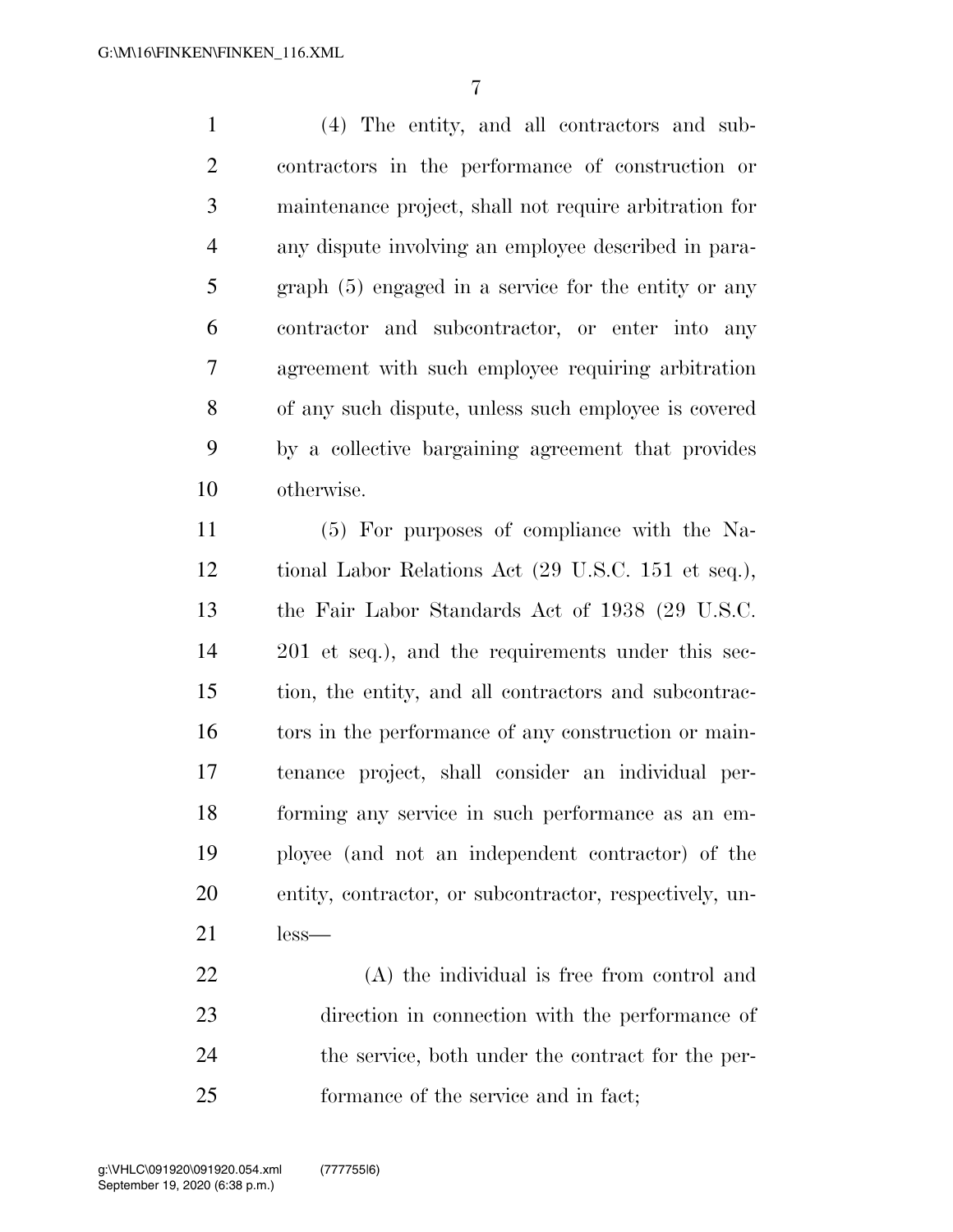(B) the service is performed outside the usual course of the business of the entity, con- tractor, or subcontractor, respectively; and (C) the individual is customarily engaged

 in an independently established trade, occupa- tion, profession, or business of the same nature as that involved in such service.

 (6) The entity shall prohibit all contractors and subcontractors in the performance of any construc- tion or maintenance project from hiring employees through a temporary staffing agency unless the rel- evant State workforce agency certifies that tem- porary employees are necessary to address an acute, short-term labor demand.

 (7) The entity shall require all contractors, sub- contractors, successors in interest of the entity, and other entities that may acquire the entity, in the performance or acquisition of any construction or maintenance project, to have and abide by an ex- plicit neutrality policy on any issue involving the ex- ercise by employees of the entity as described in paragraph (5), and of all contractors and sub- contractors in the performance of any construction or maintenance project, of the right to organize and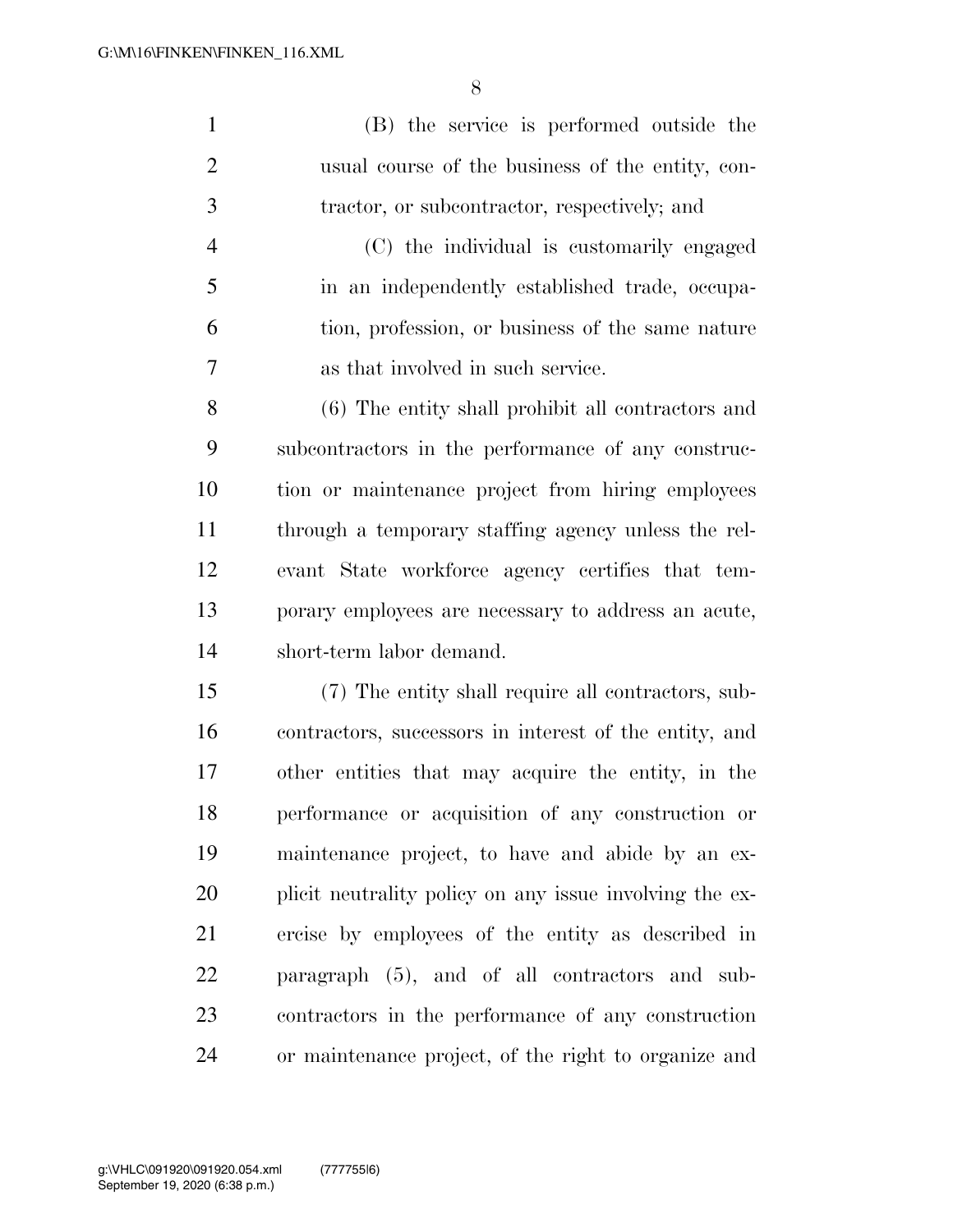| $\mathbf{1}$   | bargain collectively through representatives of their     |
|----------------|-----------------------------------------------------------|
| $\overline{2}$ | own choosing.                                             |
| 3              | (8) The entity shall require all contractors and          |
| $\overline{4}$ | subcontractors to participate in a registered appren-     |
| 5              | ticeship program for each skilled craft employed on       |
| 6              | any construction or maintenance project.                  |
| 7              | (9) The entity, and all contractors and sub-              |
| 8              | contractors in the performance of any construction        |
| 9              | or maintenance project, shall not request or other-       |
| 10             | wise consider the criminal history of an applicant for    |
| 11             | employment before extending a conditional offer to        |
| 12             | the applicant, unless—                                    |
| 13             | (A) a background check is otherwise re-                   |
| 14             | quired by law;                                            |
| 15             | (B) the position is for a Federal law en-                 |
| 16             | officer (as defined in section<br>forcement               |
| 17             | $115(c)(1)$ of title 18, United States Code) posi-        |
| 18             | tion; or                                                  |
| 19             | (C) the Secretary of Labor, after consulta-               |
| 20             | tion with the Secretary of Energy, certifies that         |
| 21             | precluding criminal history prior to the condi-           |
| 22             | tional offer would pose a threat to national se-          |
| 23             | curity.                                                   |
| 24             | (d) DAVIS-BACON ACT.—The Secretary of Labor               |
| 25             | shall have, with respect to the labor standards described |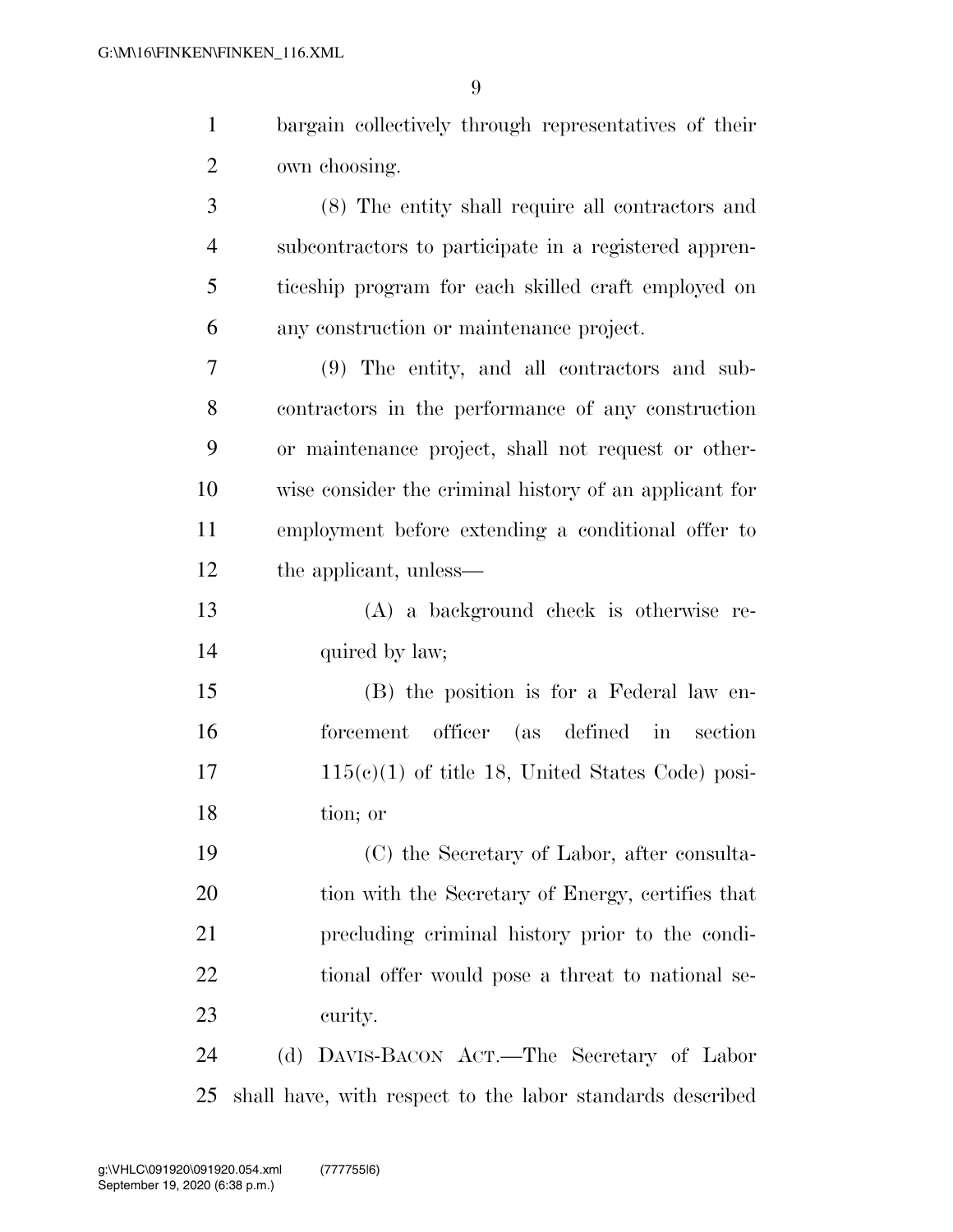1 in subsection  $(d)(1)$ , the authority and functions set forth in Reorganization Plan Numbered 14 of 1950 (64 Stat. 1267; 5 U.S.C. App.) and section 3145 of title 40, United States Code.

 (e) PERIOD OF VALIDITY FOR CERTIFICATIONS.—A certification made under this section shall be in effect for a period of 5 years. An entity may reapply to the Secretary of Labor for an additional certification under this section in accordance with the application process under sub-10 section  $(b)(2)$ .

 (f) REVOCATION OF QUALIFIED ENTITY STATUS.— The Secretary of Labor may revoke the certification of an entity under this section as a qualified entity at any time in which the Secretary reasonably determines the entity is no longer in compliance with the requirements of sub-section (c).

 (g) CERTIFICATION MAY COVER MORE THAN 1 SUB- STANTIALLY SIMILAR PROJECT.—The Secretary of Labor may make certifications under this section which apply with respect to more than 1 project if the projects to which such certification apply are substantially similar projects which meet the requirements of this section. Such projects shall be treated as a specific construction or maintenance 24 project for purposes of subsection  $(h)(2)$ .

(h) DEFINITIONS.—In this section: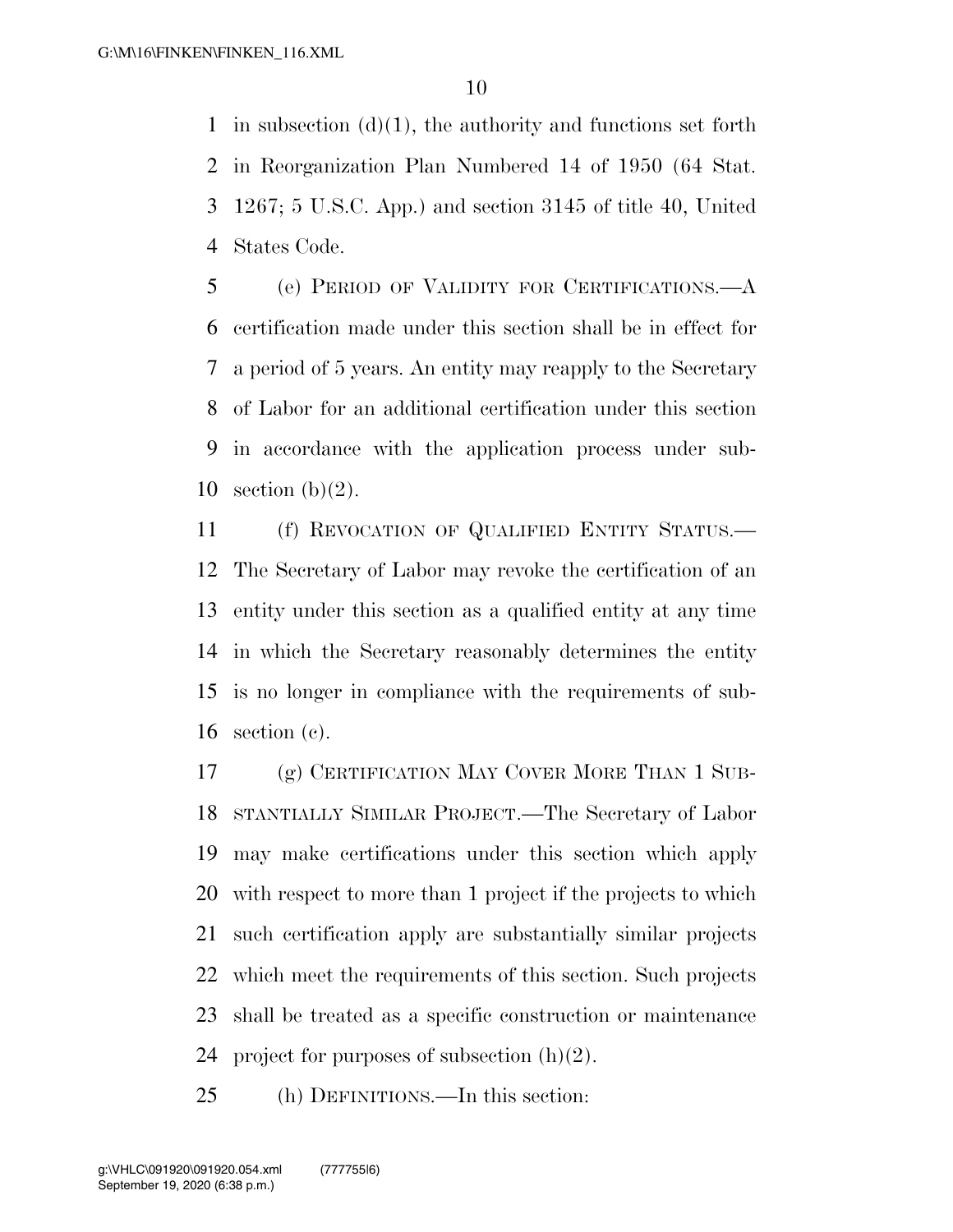| $\mathbf{1}$   | (1) COVERED PROJECT LABOR AGREEMENT.               |
|----------------|----------------------------------------------------|
| $\overline{2}$ | The term "covered project labor agreement" means   |
| 3              | a project labor agreement that—                    |
| $\overline{4}$ | (A) binds all contractors and subcontrac-          |
| 5              | tors on the construction project through the in-   |
| 6              | clusion of appropriate specifications in all rel-  |
| 7              | evant solicitation provisions and contract docu-   |
| 8              | ments;                                             |
| 9              | (B) allows all contractors and subcontrac-         |
| 10             | tors to compete for contracts and subcontracts     |
| 11             | without regard to whether they are otherwise a     |
| 12             | party to a collective bargaining agreement;        |
| 13             | (C) contains guarantees against strikes,           |
| 14             | lockouts, and other similar job disruptions;       |
| 15             | (D) sets forth effective, prompt, and mutu-        |
| 16             | ally binding procedures for resolving labor dis-   |
| 17             | putes arising during the covered project labor     |
| 18             | agreement; and                                     |
| 19             | (E) provides other mechanisms for labor-           |
| 20             | management cooperation on matters of mutual        |
| 21             | interest and concern, including productivity,      |
| 22             | quality of work, safety, and health.               |
| 23             | (2) PROJECT LABOR AGREEMENT.—The term              |
| 24             | "project labor agreement" means a pre-hire collec- |
| 25             | tive bargaining agreement with one or more labor   |